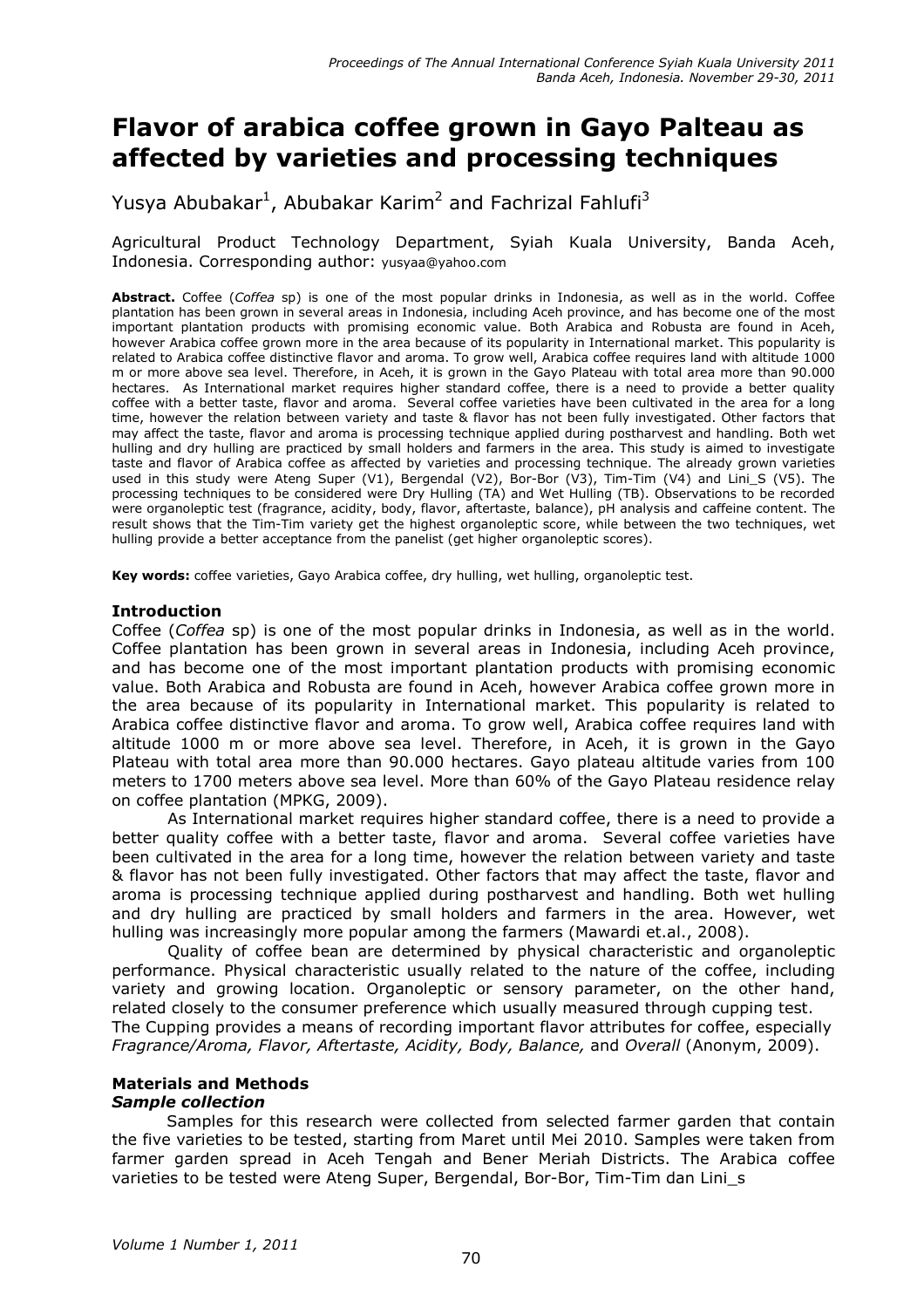#### Materials and equipment

 Material used in this research were usable material for sample collection and storage. Several chemicals were used for analysis in the laboratory such as chloroform, KOH, aquadest, and  $H_2SO_4$ .

 Equipment used in this research were pH meter, huller, screener, and analytical balance. There were several analytical instruments used in sample analysis in laboratory. **Methodology** 

This research is aimed to investigate the organoleptic quality of coffee Arabica as affected by variety and processing technique. There are two factors involved in this research, i.e. five coffee Arabica variety (V) and two processing techniques (T). The varieties were  $V_1$  = Ateng Super,  $V_2$  = Bergendal,  $V_3$  =Bor-Bor,  $V_4$  = Tim-Tim and  $V_5$  = Lini\_s. The processing technique applied were  $TA = dry$  hulling and  $TB = wet$  hulling. Since there were limited coffee plantations that contain the coffee varieties with similar conditions, the sample taken did not have replication, but the analysis were replicated three time from three small composite sub samples taken from the samples.

Research sites were determined based on the availability of the intended variety. Then, coffee red cherries from each location were harvested by hand for about 30 kg. The cherry immediately processed using wet processing with dry and wet hulling techniques using the procedure outlined by Mawardi (2008), to produce green coffee bean.

Coffee beans produced from each treatment were analyzed in laboratory to obtain the following parameters value, i.e., pH value, caffein content, and organoleptic test covering fragrance/aroma, flavor, aftertaste, acidity, body, balance and total score. The samples were analyzed in food and agricultural product analysis laboratory, Department of Agricultural Product Technology, Syiah Kuala University, Banda Aceh, and in quality analysis laboratory, Indonesian Coffee and Cacao Research Institute (ICCRI), Jember. Organoleptic test was conducted by trained pannelis from ICCRI, Jember.



## Results and Discussion Effect of varietas on taste of coffee Arabica Gayo

Figure 1. Result of organoleptic test of five varieties of arabica coffee grown in Gayo Plateau

Figure 1 and Figure 2 show that, in general, Tim-Tim veriety gave the best taste, followed by Bor-Bor varieties, Ateng Super, Lini s, and Bergendal. High fragrance score for Tim-Tim indicating that the odor of Tim-Tim coffee powder produce the most pleasant smell compared to the others. Tim-Tim also had a good taste balance. Most of the time, consumer makes judgment on a coffee powder based on its fragrance (odor before it was brewed). Other factors that usually affect the consumer decision on coffee is its aroma which is the odor of the coffee after it was just brewed. Fragrance and aroma of arabica coffee actually could be affected by many factors, including the way the coffee bean was roasted and grinded. Therefore, during production of a good coffee, it is very important to apply a proper procedure at all stages (Sivetz and Foote, 1963). Nevertheles, all coffee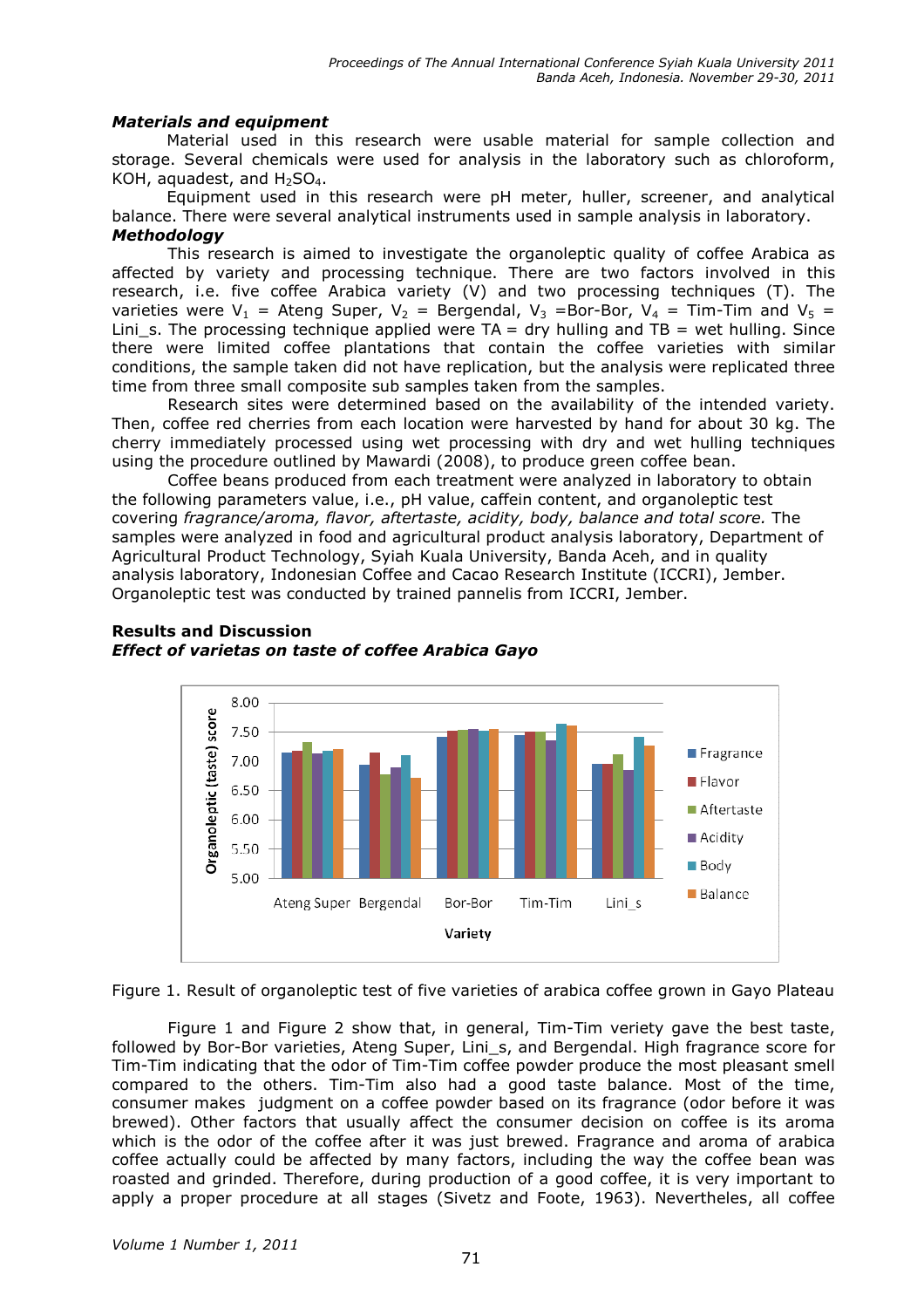variety were actually accepted by the panelish with the score ranging from 6,72 to 7,56 (out of 1-9 scale).



Figure 2. Total score of organoleptic test of five varieties of Arabica coffee grown in Gayo Plateau.

Based on the organoleptic test results, Tim-Tim coffee variety gave the best coffee taste, though the others also produce an acceptable taste. Furthermore, Tim-Tim also has very positive characteristics, such as high and strong tree, light green leaf, long and green colored young cherry, ripe in stages with a very good physical quality, and tolerant against rust-leaf disease caused by Hemilia vastatrix. B et Br.

 Tim-Tim variety is an Arabusta coffee introduced by Dinas Perkebunan Kabupaten Aceh Tengah, a local government institution for plantation, in 1980 through a program called Rehabilitation of Plantation Plant for Expor, or locally known as PRPTE. This variety is a natural cross pollinated between Arabica and Robusta, and was brought from East Timor. Local community then call this variety Tim-Tim which mean East Timor. Tim-Tim variety has a very good physical quality such as large bean, green colored dry bean, etc. The trader also like this variety, therefore, local community plants the Tim-Tim variety in many area in Gayo Plateau (Mawardi et. al., 2008).

#### Effect of processing technique on taste of coffee Arabica gayo

Coffee processing is aimed to separate coffee bean from its cherry skin and hull to produce a dry bean which usually called coffee green bean. Organoleptic or sensory test shows that coffee bean resulted from wet hulling technique gave a better taste compared to that of dry hulling technique (Figure 3 and 4).



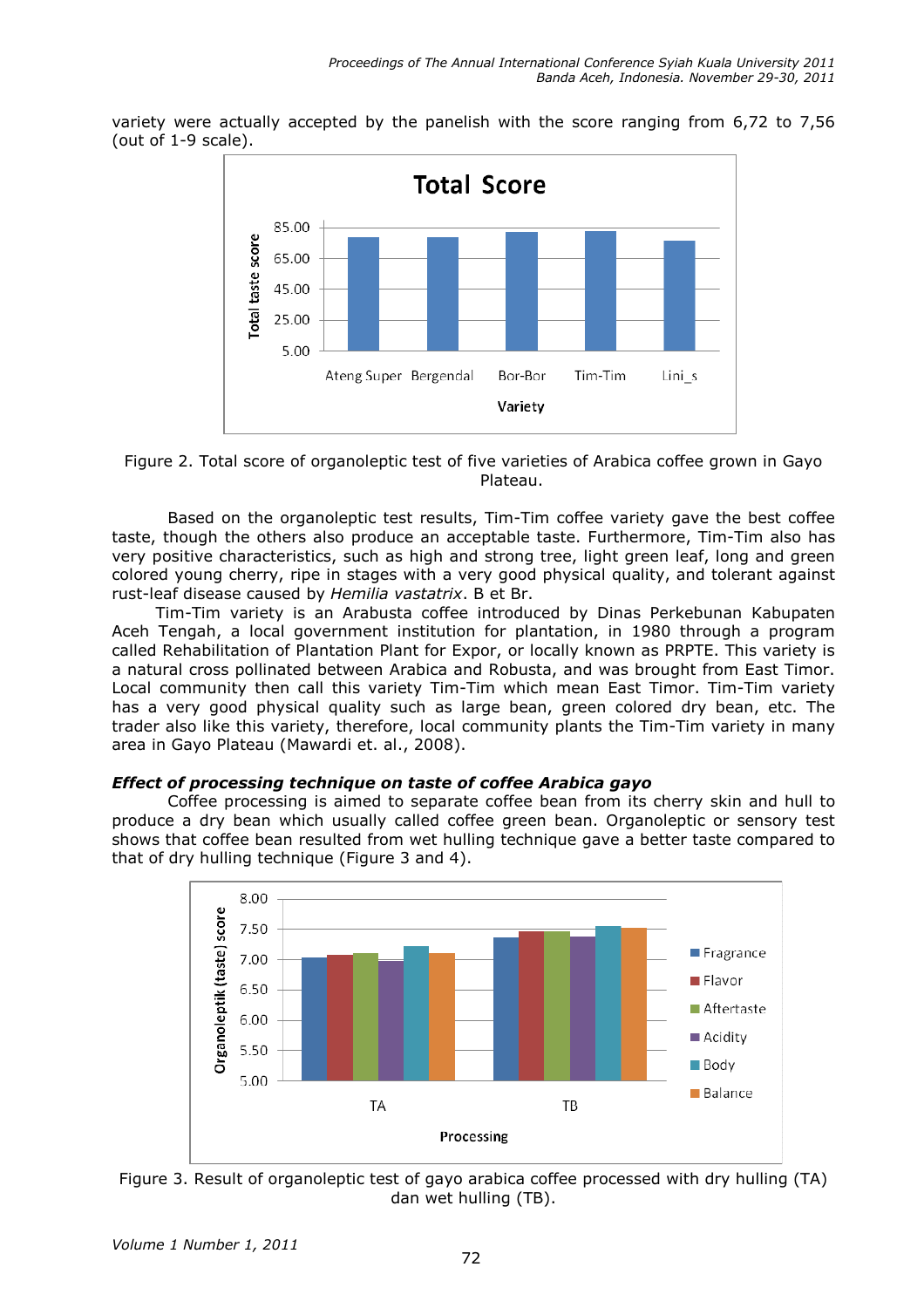

Figure 4. Total score of organoleptic test of gayo arabica coffee processed with dry hulling (TA) dan wet hulling (TB) techniques.

In wet hulling processing technique, coffee bean was sun-dried twice (in two stages). First, "gabah" (coffee bean with hull still intake) was dried until water content reached about 40%. Then, the "gabah" was dehulled using a hulling machine to produce unsorted green bean. The unsorted green bean then sun-dried again until about 12% moisture content. In the second drying, direct sunlight to the naked green bean may trigger fast drying and formation of taste-precursor compounds. Meantime, in dry hulling, the "gabah" was sun-dried only once, right after the washing until about 12% moisture content. Then the "gabah" was dehulled using a hulling machine (Mawardi et. al., 2008).

Special characteristics of green coffee bean processed using wet hulling technique are dark green color with a little bit curved bean. Arabica coffee processed with wet hulling technique usually has low acidity with strong body taste, compared to those processed using dry hulling. Effect of processing techniques on the varieties can be seen in Figure 5. Almost in all variety, wet hulling gave a better organoleptic score, especially for variety bergendal, ateng super and lini\_s.



Figure 5. Result of organoleptic test of five varieties of gayo arabica coffee processed with dry hulling (a) dan wet hulling (b).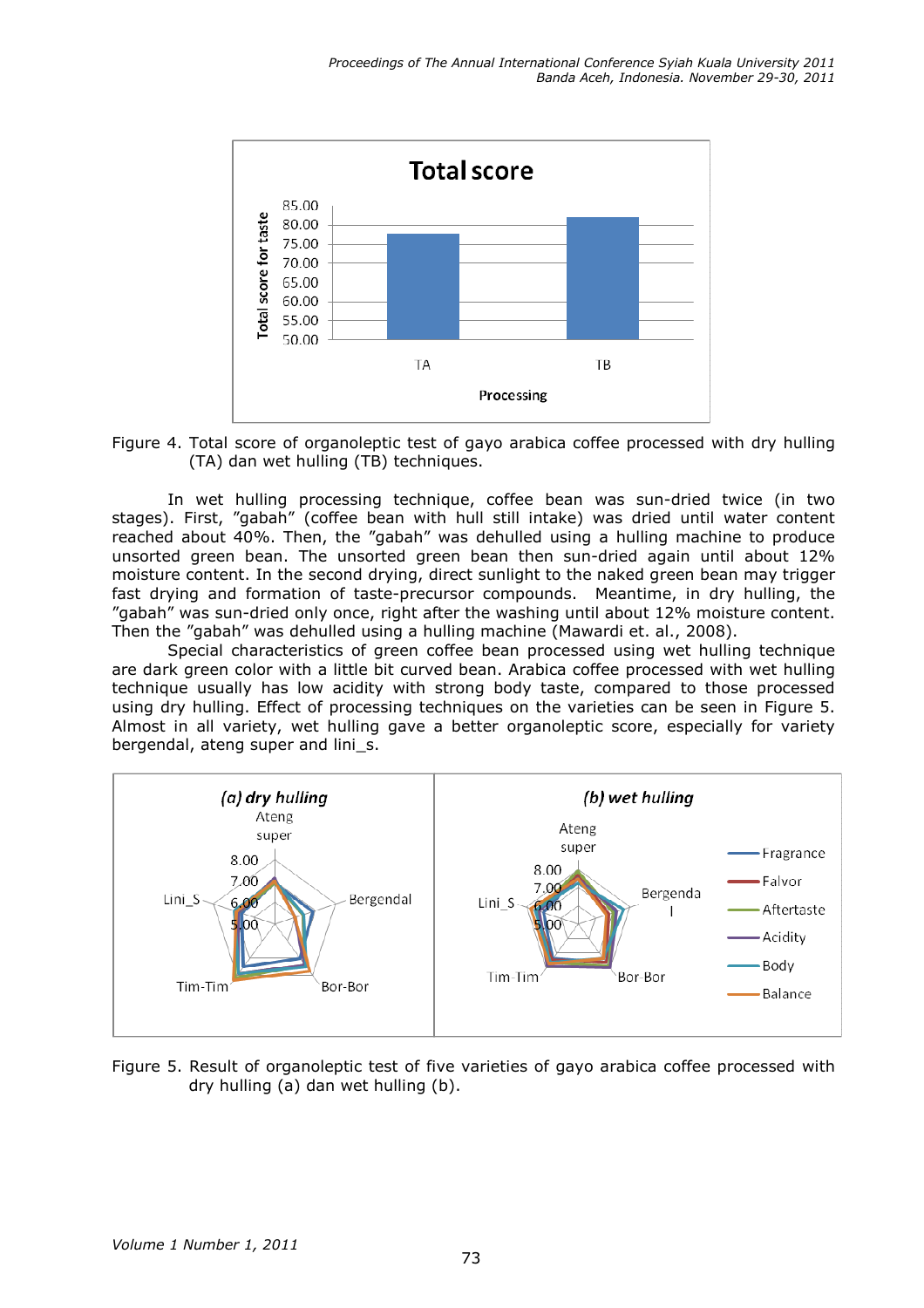

## Analysis of acidity (pH value)

Figure 6. Effect of varieties and processing technique (TA=dry hulling, and TB=wet hulling)on Arabica coffee pH value

Figure 6 shows that pH value of Arabica coffee influenced by variety and processing technique. In dry hulling, coffee variety that has high pH value is Bor-Bor, then followed by variety Tim-Tim, and Lini\_s. Meanwhile, using wet hulling technique, variety Tim-Tim has a high pH value, followed by Lini s and Bor-Bor. In general, pH value for Arabica coffee ranging from 5,3 until 6,0 (Anonym, 2009).

#### Analysis of caffeine

In coffee processed using dry hulling, highest caffeine content found in Bor-Bor variety, then in bergendal, lini s, ateng super and tim-tim (Figure 7). Meanwhile, in wet hulling, highest caffeine content found in Bor-Bor variety, bergendal, tim-tim, lini\_s and ateng super. In general, coffee processed using dry hulling contain higher caffeine compared to that of wet hulling. Lower caffeine in wet hulling coffee may caused by damage of the caffeine due to direct sun light exposure of the green bean during the second stage of sun-drying.

Caffein is a plant originated chemical-compound that can stimulate barain and nerve system. It is also categorized as alkaloid known as trimetilsantin. Other than in coffee, caffeine also found in tea, cola, cacao, energy drink, and medicine (Clarke and Macrae, 1987a). By variety, highest caffeine contain was found in bor-bor, bergendal, ateng super, lini s and tim-tim, respectively (Figure 8).